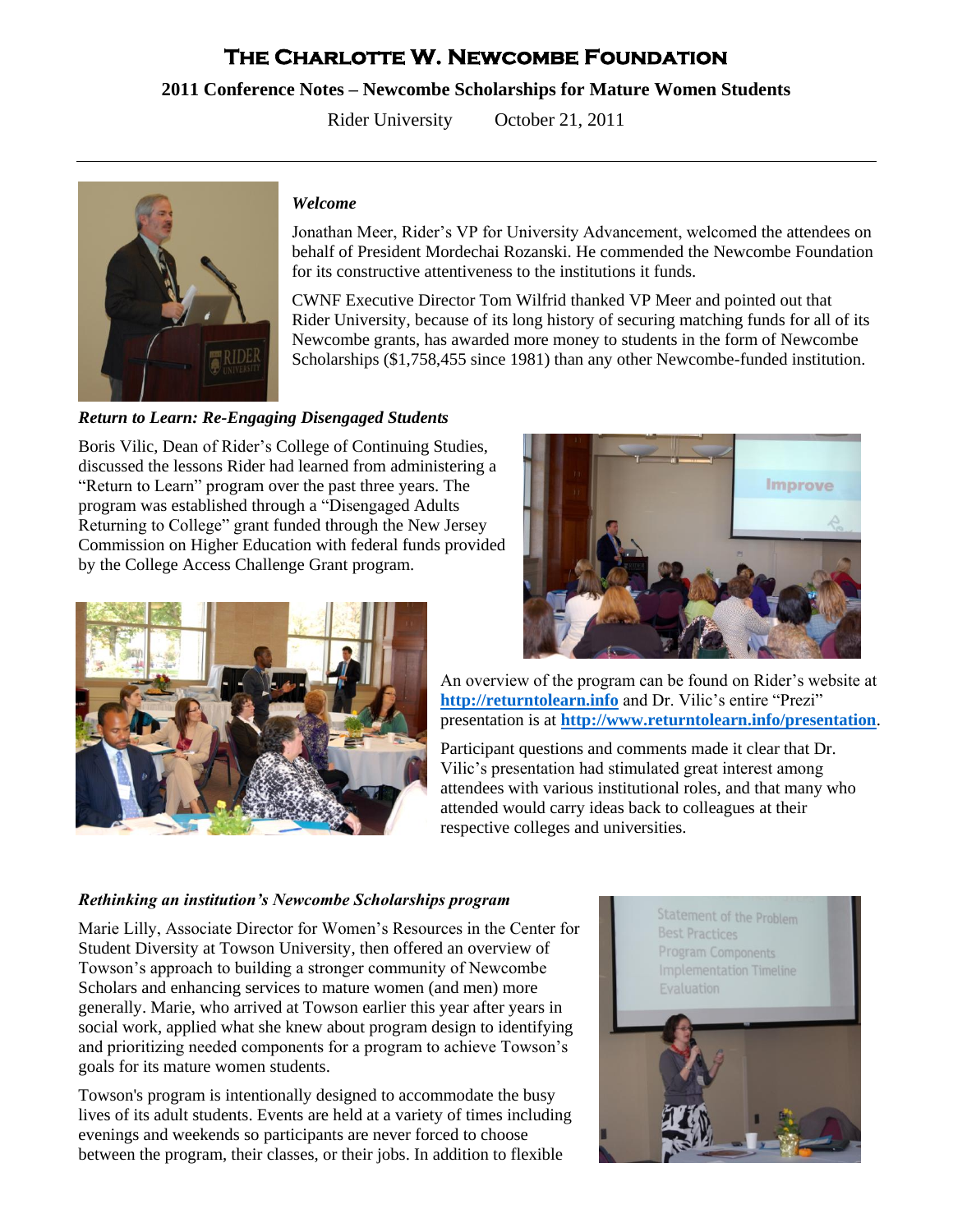scheduling, the program maintains a strong focus on graduation, constantly asking participants how much time they have left, what classes they need to take, and whether or not they have talked to their advisors about graduation. For further information about Towson's Center for Student Diversity **[click here](http://www.towson.edu/diversity/)**. For, and the complete set of PowerPoint slides from Marie's presentation **[click here](http://newcombefoundation.org/docs/lilly_newcombe_conference_2011_ppt.pdf)**.

Towson's program for mature students is the subject of the latest **[Spotlight article on the Newcombe website](http://www.newcombefoundation.org/featured_programs_2011_11.html)**. It is titled *Structuring the Newcombe Scholarship Program to Serve Mature Students*.

Tom Wilfrid invited members of the audience to offer suggestions that Marie might consider to further enhance services for mature students as she evolves Towson's program further. These included:

- Cira Vernazza (Fordham University) offers career workshops for Newcombe Scholars in cooperation with Career Services; students have found these very helpful.
- Rebecca Reynolds (Rutgers/Douglass) holds two dinners during the year for alumnae and current "Bunting" students whom they mentor.
- Kelly Kesler (University of Maryland, College Park) finds that it is a challenge to get the word out about Newcombe Scholarships. Many adjunct faculty members are not aware of what's available for adult students, but are in touch with many of them through the classes they teach. Perhaps adjunct faculty can be used as helpful agents for conveying program information to adult students.
- Kelly's UMCP colleague Barbara Goldberg added that a Monday "coffee and conversation" group has helped connect mature women students. Once a month they hold a special event with guest speakers from financial aid, the career center, or any other area that would interest adult students.
- Ryan Hammond (Saint Joseph's University) mentioned SJU's Women's Leadership Council, which runs special events for women to raise funds to meet the Newcombe matching challenge. This provides a way for alumnae to give back. The alumnae become invested in the current students by engaging in fund raising and through mentorships.

# *Highlights from the discussion after lunch*

# *Newcombe Foundation update*

Tom Wilfrid began by highlighting information from the conference handout titled "Fact Sheet – October 2011: Scholarships for Mature Women Students," [**[available here](http://newcombefoundation.org/docs/mw_conference_fact_sheet_2011.pdf)**] and "Newcombe Foundation Goals for the 2011 Conference," [**[available here](http://newcombefoundation.org/docs/mw_conference_goals_2011.pdf)**]. He emphasized the Foundation's interest in maximizing the total resources made available for mature women students and pointed out how much more money gets to students when the funded institution matches all of its Newcombe dollars. He emphasized that the Foundation seeks to pursue its goals through partnerships with each funded institution, and that matching Newcombe dollars is a very tangible way for the institution to affirm its commitment to that partnership.

Diane Wilfrid reminded the group of the "Spotlight" section of the Foundation's website and invited new contributions – especially from institutions not currently represented. She also reiterated how much the Foundation staff and Trustees enjoy receiving letters from recipients – especially those that tell something about the student's personal story in her authentic voice. Diane continues to reply to each student's letter individually, providing additional words of appreciation and encouragement on behalf of the Foundation.

The final hour of the conference was devoted to large-group discussion of current issues about serving students,